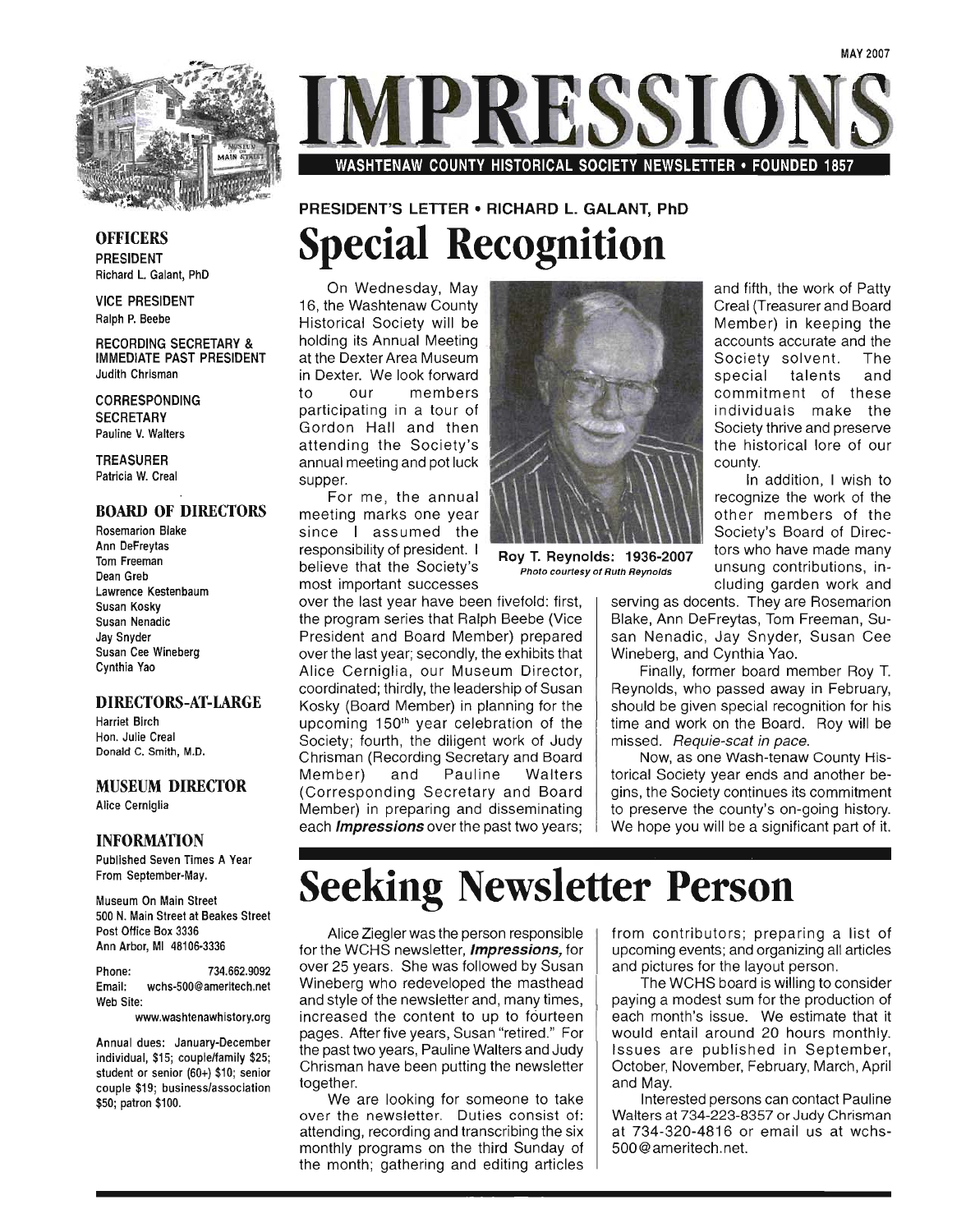# **Restoration of Dixboro United Methodist Church**

Last year on Sunday, May 21, the Society held its annual meeting and potluck at the Oixboro United Methodist Church. As part of the meeting we received a tour of the church and a talk about their plans for a restoration/ renovation of the steeple and the interior. As a follow-up to that tour, on Sunday, April 15, 2007, Ilene Tyler, architect for QUINN EVANS ARCHITECTS gave a presentation about the work that has gone on in the past year. The following is a summary of that talk.

Superior Township was mapped in 1815-1819. The village of Dixboro was platted in 1826 and recorded in 1828 with a parcel of land reserved for a future church and school. The decision to build the church was made in 1857 and it was completed in 1858 at a cost of \$2,500. The bell was added



**1916 photograph of Dixboro United Methodist Church** 



**Church ca.1925** 



**Church showing T-shape addition** 

in 1912. The earliest photo of the church, taken in 1916, shows a threesection steeple.

Around 1925, the tower was shortened to two sections, possibly because a storm or because of deterioration found when a new roof was put on.

Other changes made over the years include: pews added in 1889 and replaced in 1969; interior updated in 1944: a Tshaped addition added in 1950; an education wing constructed in 1969; porch addition on the front of the church added sometime before 1976.

QUINN EVANS ARCHITECTS. was hired for the new project based on their appreciation and understanding of preservation of an historic building. The goal was to update the worship space while retaining the historic look and feel of the sanctuary and to restore the steeple.

Before a plan for the steeple could be devised, the condition of the existing sections of the

• Page 2·

steeple had to be surveyed. There was a discernible lean to the north. rotted exterior boards and, of course, the missing top section. It was found that the steeple weight cantilevered beyond the floor beams and was held by mortise and tenon diagonal bracing. This caused structural weakness which resulted in the lean seen from outside. The framing of the interior of the middle section appeared cobbled together which may have been added when the bell was installed.



**Cobbled together framing of mid-section of steeple** 

There was staining indicating past leaks and potentially rotted timber. Insect damage, which often occurs from the inside out, was not visible initially but was found when the wood was probed during preparation for the restoration work.

Since there was only one good photograph of the upper section of the steeple, it was necessary to design a solution to approximate the historical information. The original upper section was probably square with clipped corners giving the appearance of an octagon in the historic photograph. New England churches of a comparable style were studied in order to create a design solution compatible with the original design.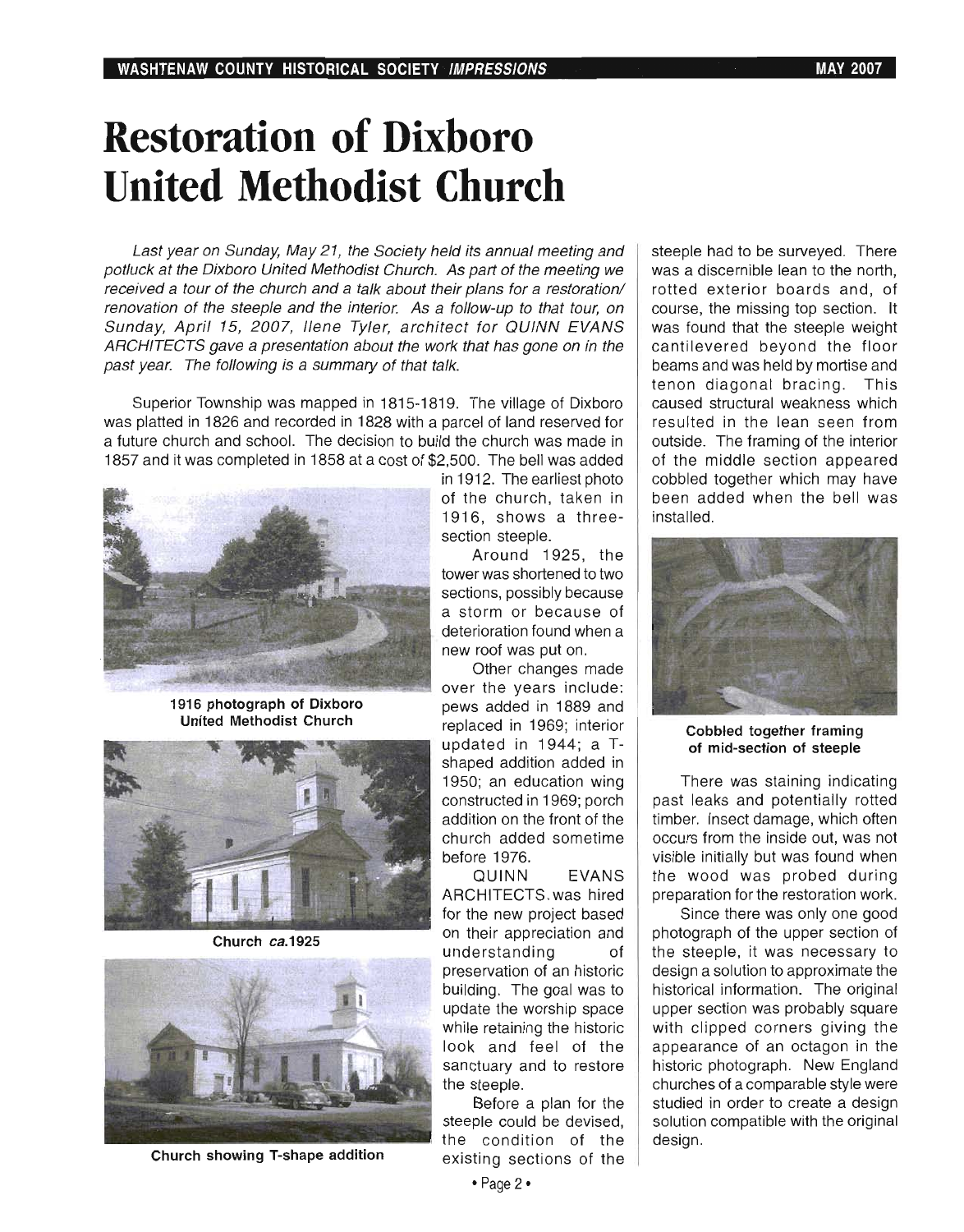**WASHTENAW COUNTY HISTORICAL SOCIETY IMPRESSIONS MAY 2007** 



**Three New England churches showing comparable exterior styles** 



The original middle section of the steeple was dismantled. The remaining structure needed to be tied down and stiffened. New wood and steel was used to replace the rotted timbers and overall strengthen the timber frame. New posts and beams were inserted and attached to post that go all the way to the basement to transfer loads without the cantilever thus improving the structural integrity. The rest of the attic area was in good condition. Catwalk planks and a rail were added to provide safe access to modern light fixtures.



**Steeple hidden under tarpaulin next to church** 

The middle and top sections of the steeple were assembled on the ground under a blue tarpaulin to protect the work area and as a deterrent to vandals and thieves.

The new upper section has a copper roof and fascia and no openings. The new middle section has louvers so the bell can be heard. The structural frame is a modern system that is anchored to the base section at the roof creating an historically appropriate steeple. Finish carpentry replicates historic trim and corner pilasters.

As an aside, Tyler indicated that someone had gone to the trouble of breaking the lock on the door to the shrouded steeple to enter and steal the copper wire for the lightning protection when it would have been



**Structural system designed to anchor to steeple lower section** 

quite simple to just cut the tarp.

While work was progressing outside on the steeple, others **Architectural drawing of structural solution** were working inside to refurbish the sanctuary. An objective was to improve circulation between the balcony and the basement and

to keep the narthex area quieter. The small closet and stair at the back were removed in order to reconfigure the stairs.

The back wall was simplified-instead of four openings there is now only one. The new modern stairs to the balcony were planned so they do not block the viewing panels from the narthex and to satisfy the building code.

In the sanctuary itself, plaster was removed down to the original wide board interior sheathing. The wall boards,

> anywhere from 4" to 16" wide,



**Demolition of narthex area** 

were originally provided by local saw mills and some still have bark on them. When the acoustical ceiling was removed, a noticeable deflection in the center of the original ceiling was discerned. Therefore, it was necessary to hang drywall from a grid a few inches below the original ceiling. The walls were also dry walled, keeping the 1940s frieze and repositioning the pilasters behind the altar. Since the acoustical ceiling was removed, acoustic panels were added to the new walls.

The barrier wall around the altar platform was removed and two pews in front were removed to allow for barrier free seating.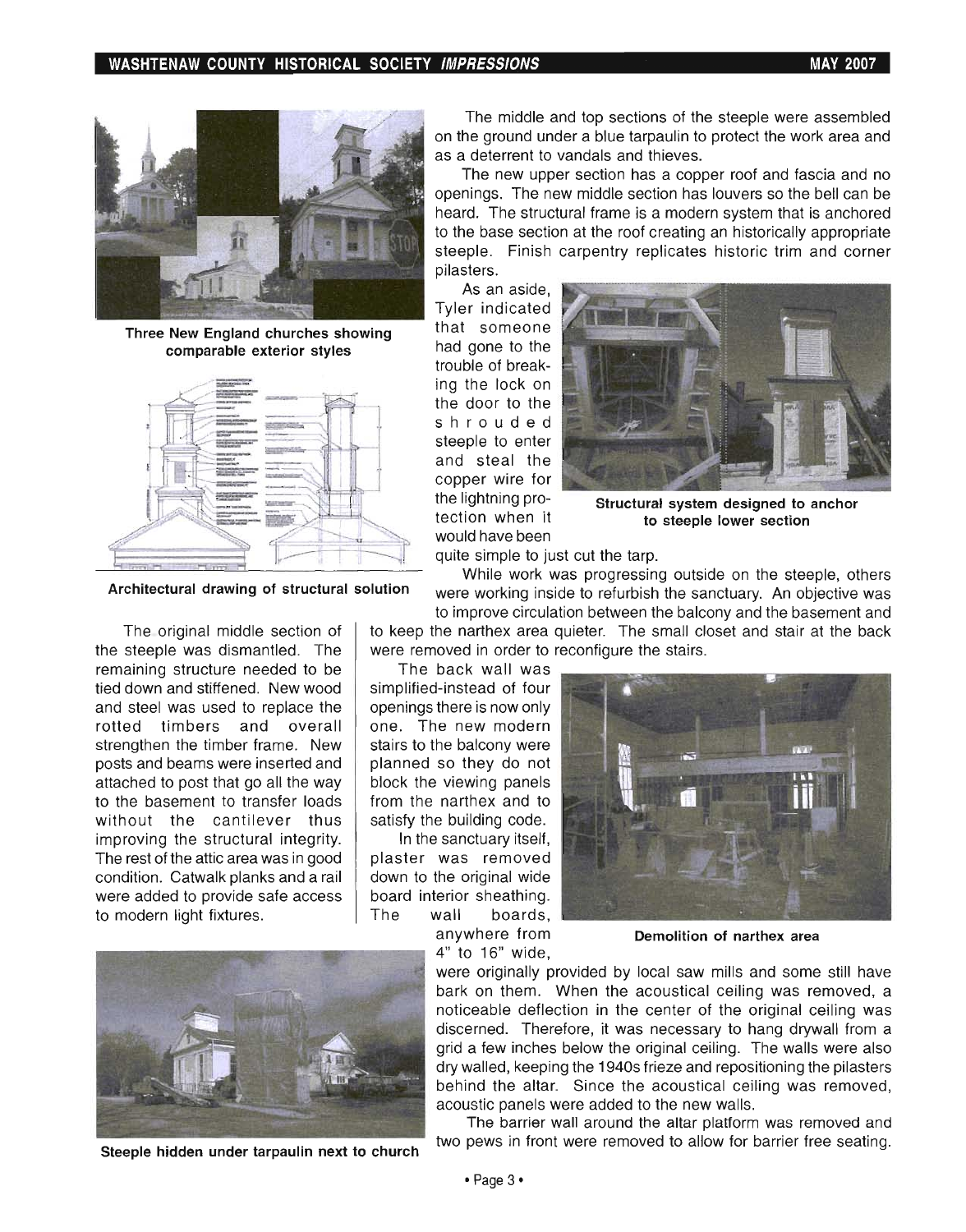

**New modern stairs to balcony** 



**Wide-board interior sheathing visible after removal of plaster** 



**Reconstructed interior looking from rear toward altar area** 

the rest of the ramp into the floor within the timber frame in the sanctuary.

The existing ramp to the front door was in poor condition and there was a three-inch step up at the threshold. A new poured-in-place concrete ramp up to the inside floor level was constructed, and the existing porch and steps topped with new concrete. New railings were also installed to satisfy barrier free and building code requirements.

Due to freeze laws which delayed the arrival of the crane to hoist the steeple and very windy conditions, the steeple had not been raised at the time of the talk. The steeple was raised successfully on Tuesday, April 17 shortly after 7 a.m.



**Exterior of church showing new ramp and railings** 



**Church with finished steeple waiting to be raised** 



**Steeple in place** 

Photos 1-14 provided by Ilene Tyler. tos 1-14 provided by Ilene Tyler.<br>.

The win-

historic wood

One other challenge

in the hallway on top of the original floor and cutting

vised.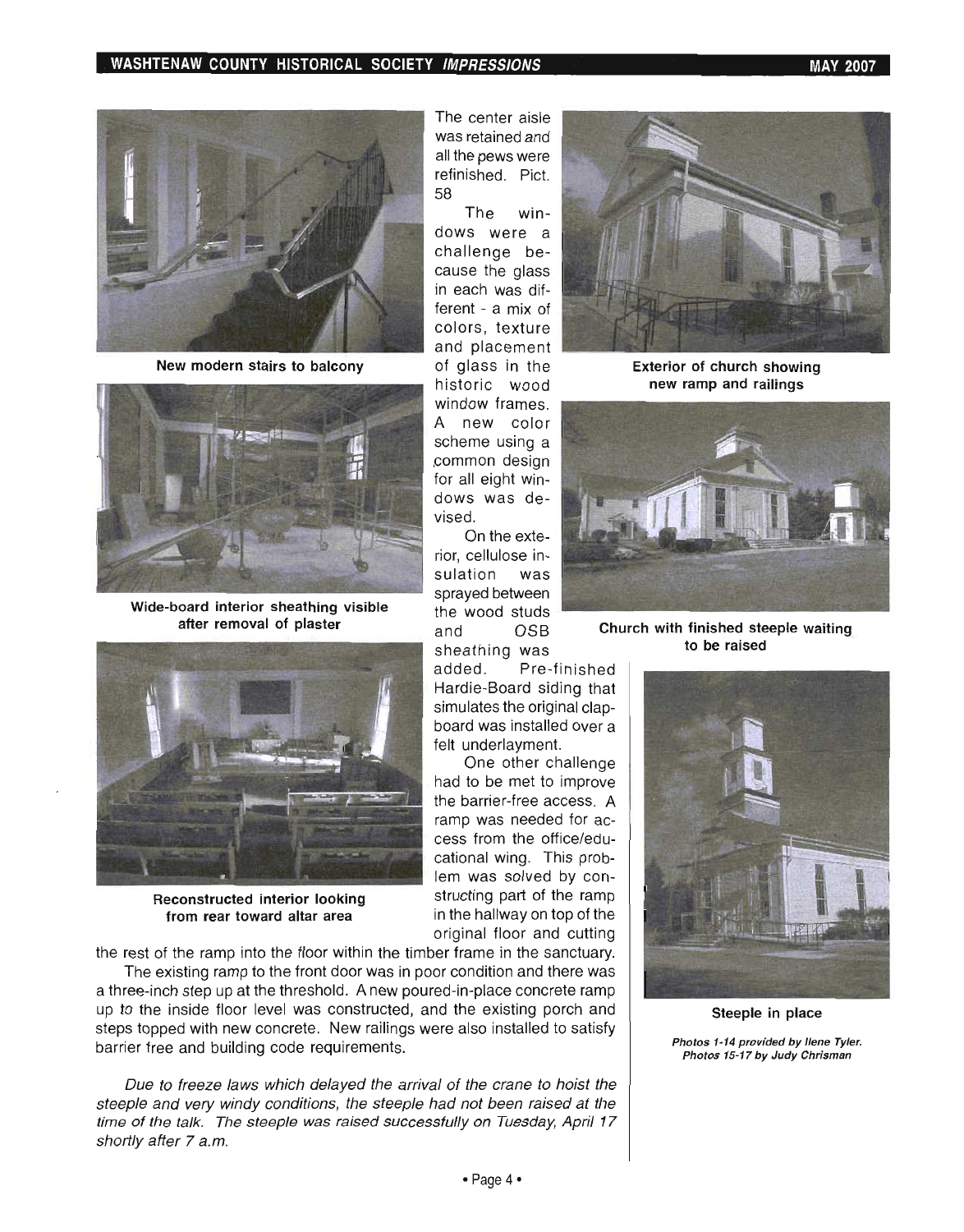#### **WASHTENAW COUNTY HISTORICAL SOCIETY IMPRESSIONS MAY 2007**





**TOP: Torch carried by Charles Chapin during Lincoln campaign BOTTOM: Flag from 1844 presidential campaign** 



**TOP: Sue Kosky and Patty Creal preparing MoMS garden for planting RIGHT: Preparing for installing the flagpole** 

Photos *by* Lillian Ferguson

# **Sesquincentennial Exhibit**

### **Wednesday, June 13 through Sunday, September 23, 2007**

A committee, Alice Cerniglia, Judy Chrisman, Susan Wineberg and Cynthia Yao, is busy designing a special exhibit to celebrate the Society's 150<sup>th</sup> anniversary. The exhibit will portray the history of Washtenaw County using artifacts collected by the Society over the last 150 years. Some of the topics that will be used to tell the story are Indians, early settlement and land speculation, agriculture, ethnic groups and their influence, the county at war, politics, transportation, universities and businesses.

In addition, an area of the exhibit will tell the history of the evolution of the Society from the first meeting on December 17, 1857 to the present. The house and its original owners will also be featured.

We hope you will find time to visit the exhibit sometime during the summer or early fall.

# **SUE KOSKY The Gardens at 500 N. Main**

The ca. 1835 Greek Revival style house that accommodates the Washtenaw County Historical Society's museum, is surrounded by gardens interpreted in the 1880-1900 time frame. These mixed borders include plants such as digitalis, hollyhock, clematis, roses, boxwood, dianthus, chrysanthemum, hosta, hydrangea, spirea, lilac, lobelia, nigela, lupin, peony, poppy, phlox, clove current, iris, tulips, crocus, narcissus, aster, pansy and viola, to name just a few.

> For our sesquicentennial celebration during 2007, we are planning an 1857 style garden surrounding a flagpole that will fly an 1857 U.S. flag. For this garden we have planned a carpet bed, popular in the mid-to-Iate nineteenth century.

> Historically, the carpet bed involved simple geometric figures or an intricate cutout design in the yard. Harmoniously arranged ribbons of flowers that bloomed all season filled the beds. Our carpet bed will have a perimeter of one or two colors surrounding a shooting star.

> A trellis from Nature's Garden in Saline and a simple concrete bench from Precast Concrete Products Inc. in Blissfield have been added to the south yard. The flagpole has been donated by David



Fox of Fox Tent & Awning. We are grateful for a sig- . nificant donation from the Aprill family, which helped to make our updated landscape possible.

We hope you will join us on Saturday, June 16th for the flagpole dedication ceremony, refreshments and a look at our new Washtenaw County exhibit at the Museum on Main Street.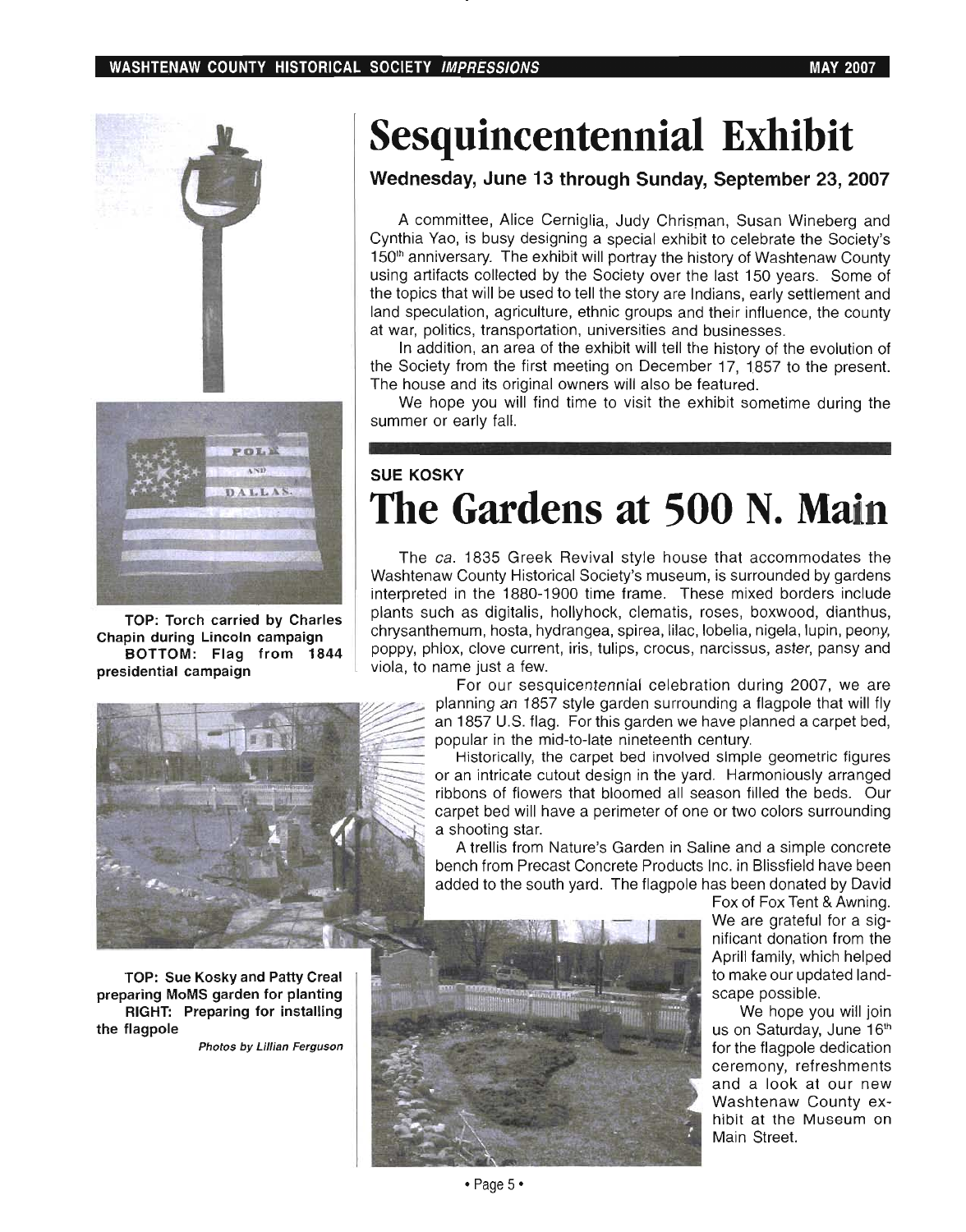# AROUND THE COUNTY **Summertime Events**

## PASSPORT TO HISTORY

Time is running out. The event ends Monday, July 2, 2007. All eligible passports must be received by July 6,2007. Those with twelve signatures qualify for the small prize which will be mailed to them. Those with fifteen signatures or more qualify for a drawing for one of three \$50 gift certificates to be used at any participating museum's gift shop. The drawing will be held Sunday, July 8, 2007 at Parker Mill during Huron River Day.

## COBBLESTONE FARM ASSOCIATION

Wednesday, July 4, 2007 1 p.m. - 3 p.m.

Cobblestone Farm Museum, 2781 Packard Rd., Ann Arbor Celebrate the tradition of our country's independence with nineteenth century activities. Watch the web site www.coblestonefarm.org for more details.

## SALINE AREA HISTORICAL SOCIETY

Saturdays, June 2, 2007 - September 29, 2007 12 noon  $-4$  p.m. Rentschler Farm, 1265 E. Michigan Ave., Saline Saline Railroad Depot, 402 N. Ann Arbor St., Saline With the exception of holiday weekends, free Guided Tours for Individuals and for Families are offered every Saturday throughout the summer at both the Rentschler Farm and Saline Railroad Depot Museums. Groups larger than ten MUST have a reservation. To schedule groups call the numbers below at least a week ahead.

Contact: Farm: 734-769-2219; Depot: 734-429-1254 Email: salinehistory@ earthlink

## HISTORIC MARKERS

Saturday, June 16, 2007 5:30 p.m. Kerrytown Area, corner of Fifth Av and Detroit St. Dedication of historic wall plaques. Reception to follow at Farmers' Market Donations welcome.

#### Saturday June 16, 2007

Juneteenth Celebration at Wheeler Park, Summit and Fifth Avenue. Events throughout the day.

## WASHTENAW COUNTY PARKS

Sunday, June 24, 20071 to 4 p.m. Parker Mill, 4650 Geddes Rd, Ann Arbor Log Cabin Day Information: 734 / 971-6337

### WASHTENAW COUNTY HISTORICAL SOCIETY Sesquicentennial events Museum on Main Street, 500 N. Main St., Ann Arbor

Wednesday, June 13, 2007 -Sunday, September 23, 2007 Sesquicentennial exhibit using artifacts collected throughout the Society's 150 years to tell the history of Washtenaw County, the Society and the museum. Early settlement, county politics, agriculture, influence of ethnic groups and transportation, county at war, universities and businesses are some of the topics being explored.

#### Saturday, June 16, 2007 2 p.m  $-$  4 p.m.

Dedication of flagpole and garden party: A flagpole donated by Fox Tent and Awning will be dedicated and an 1857 American flag will be raised to kick-off the Society's Sesquicentennial celebration. The garden will be planted with flowers from the period.

#### Sunday, July 29, 2007 2 p.m.  $-4$  p.m.

Big Celebration party. A tent will be set up in the parking lot where light refreshments will be served.

For information on any of these events call 734-662-9092, email wchs-500@ameritech.net or check our website:

www.washtenawhistory.org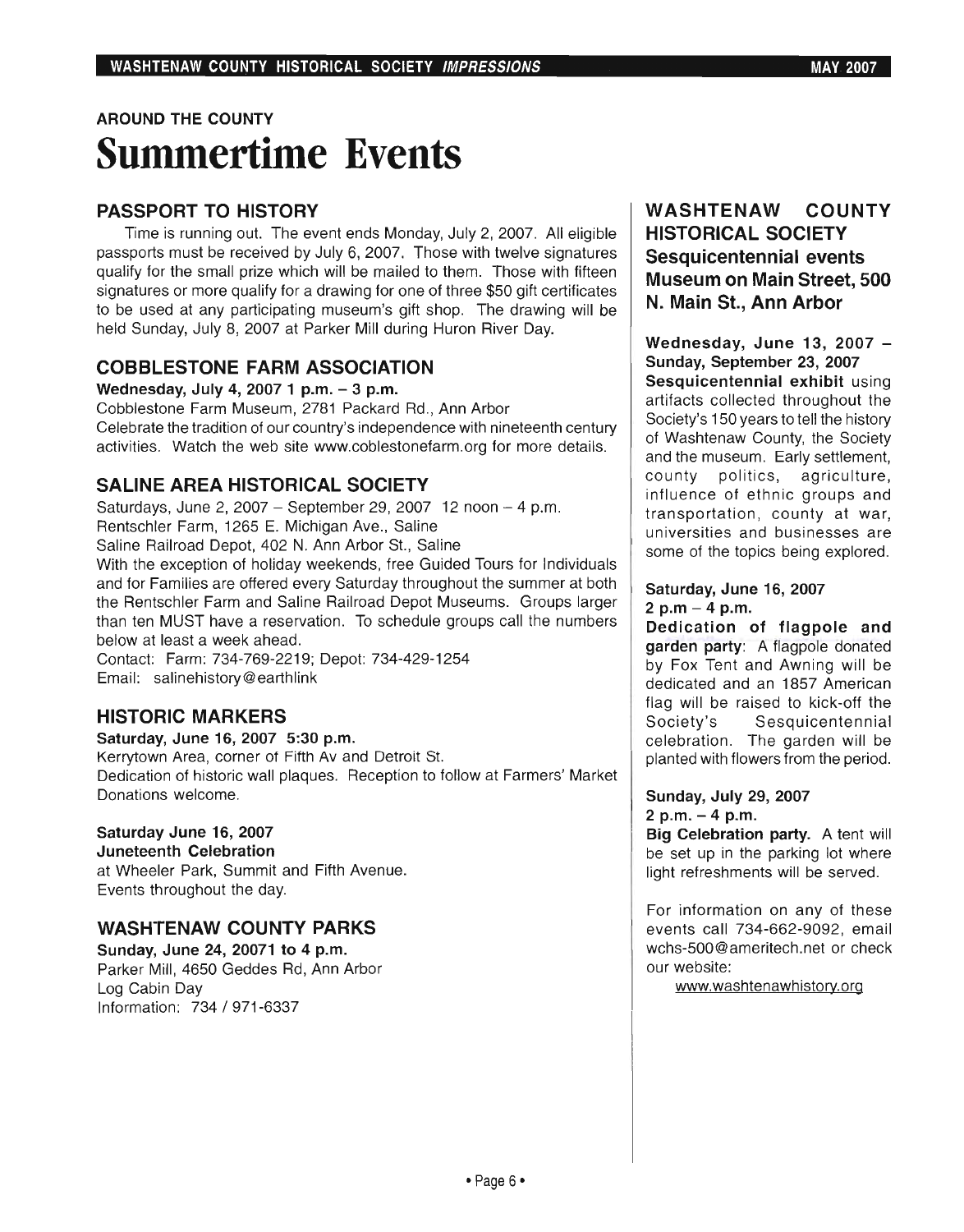PHOTOS· PAULINE WALTERS

# **Digging the Museum Flagpole Hole and Hanging the 2'xlO' Banners**



Jay Snyder mixes cement under the watchful eyes of Dean Greb and Dick Galant.



Jay Snyder and Dean Greb check directions for mixing cement for the flagpole post hole while Dick Galant, Ralph Beebe and Sue Kosky check out the site.



Dean Greb shovels cement into the post hole while Dick Galant and Ralph Beebe make sure the post remains level. Sue Kosky and Jay Snyder observe.



Jay Snyder (on ladder) holds the banner in place as Ralph Beebe hands a hammer to Dean Greb.



Jay Snyder and Dean Greb man the ladders as Ralph Beebe hands up tools and Dick Galant observes.



Both Sesquicentennial banners have been attached to the Museum on Main Street.